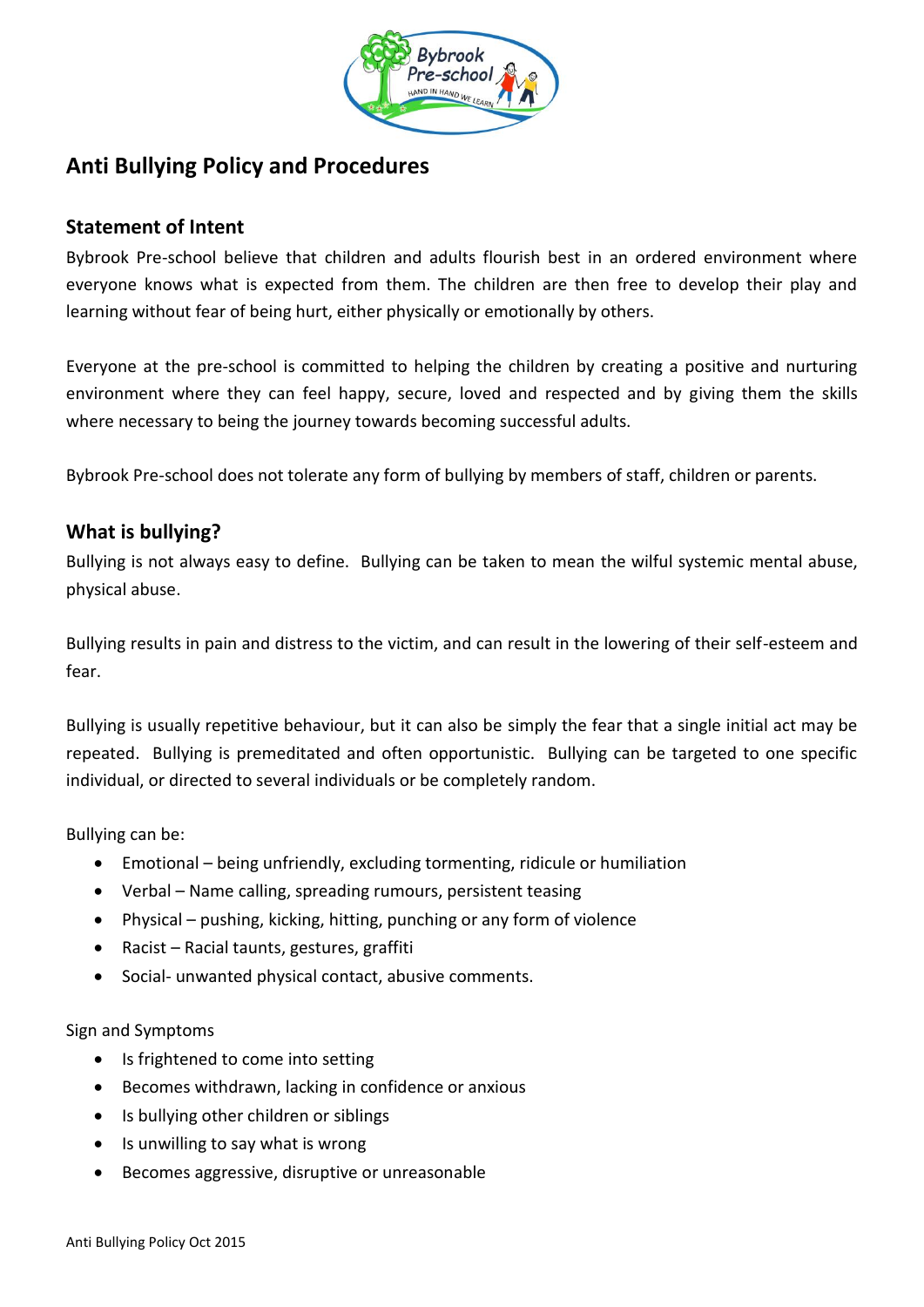## **Aims and Objectives**

This policy aims to support the Behaviour, Inclusion, Safeguarding Children and Equal Opportunities policies.

- 1. Bybrook Pre-school aims to encourage an environment where all children can play and learn without fear or concern about others behaviour. Good behaviour is supported and praised and thinking of other children's feelings is encouraged to create an environment where bullying is less likely.
- 2. Bullying in any form as defined above, is not accepted at Bybrook Pre-school.
- 3. We aim to communicate this to all those connected with the pre-school and inform staff of their responsibilities to eradicate any bullying in setting.
- 4. This policy is followed after any incidence of bullying to ensure a consistent approach is followed in order to address any issues and support all parties involved.

# **Rough and Tumble Play**

Rough and Tumble play and role play, for example as superheroes, is distinct from inappropriate or aggressive behaviour. However, the following strategies can be used in order to manage such play;

- Set boundaries for the play
- Encourage discussion on the concept of good and bad in planning
- Support the play to find alternative solutions to weapon play, using the play to explore different scenarios.

## **Hurtful behaviour**

Very young children often put their own feelings before others, and this can result in non-intentional hurtful behaviour. This is a development area that is nurtured and developed and all children are encouraged to think of other children's feelings. In the event of unintentionally hurtful comments or behaviour, this is addressed by:

- Recognising that young children are not always able to manage their own feelings and deliver them appropriately
- Offer support to both parties to support and nurture their development
- Offer training and support to staff to recognise the differences between intentional bullying and unintentional behaviour.

# **Anti bullying procedure**

If a child exhibits bullying behaviour, the following procedures will be followed:

- Members of staff shall intervene to stop the child harming the other child or children
- The child will be removed completely from the situation
- It shall be explained to the child doing the bullying why her/his behaviour is inappropriate
- Reassurance shall be given to the child or children who have been bullied
- The child who has done the bullying shall be supported to make amends for her/his actions
- Members of staff shall endeavour to make sure that children to bully do receive praise when they display acceptable behaviour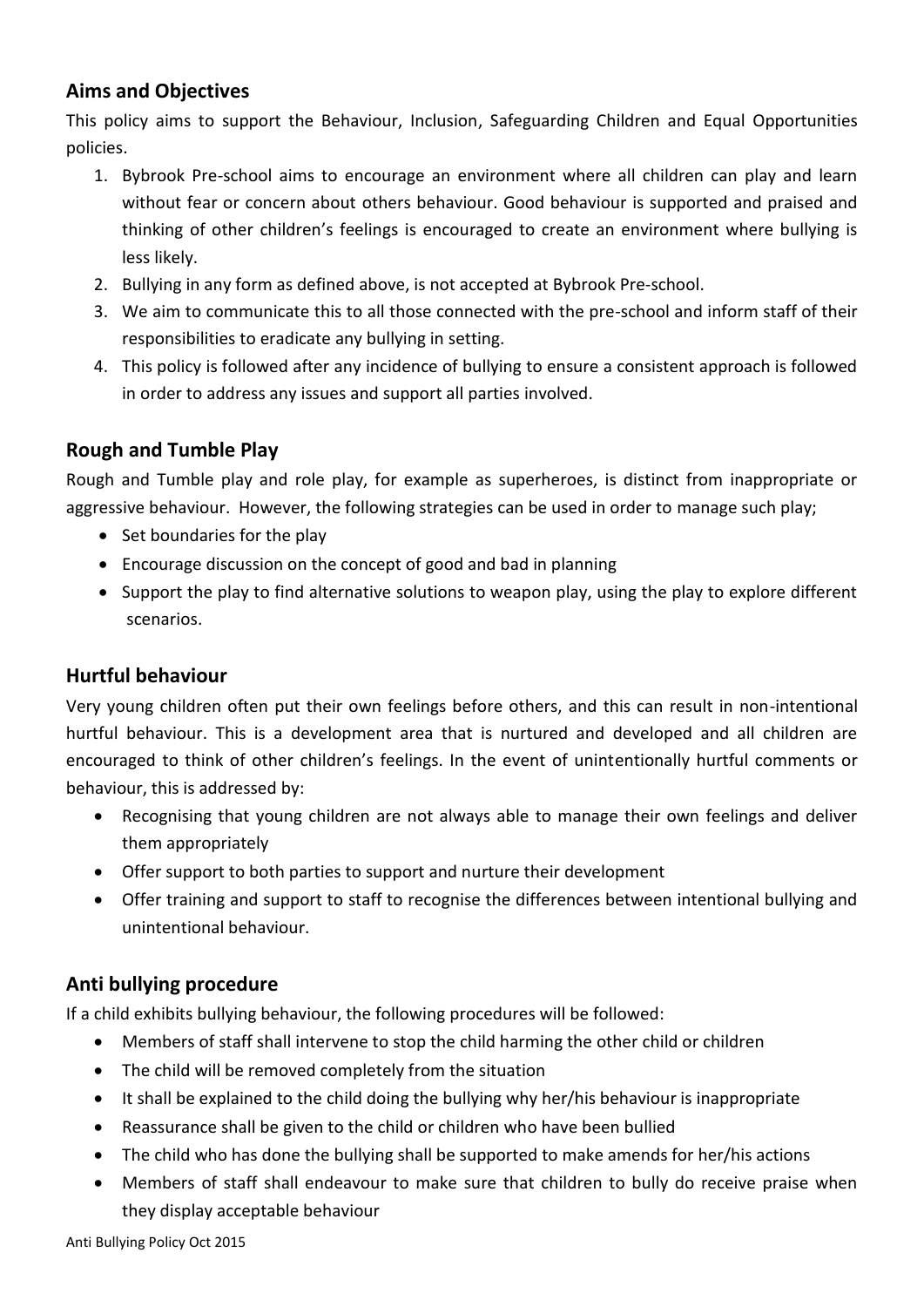- Children who bully shall not be labelled as a bully
- When children exhibit bullying behaviour, members of staff shall discuss what has happened with the child's parents and work out a plan for handling the child's behaviour
- When children have been bullied, members of staff shall share what has happened with the parent of these children, explaining that the child who did the bullying is being helped to adopt more acceptable way of behaving.
- All incidences of bullying are logged and filed

### **Responsibilities**

### **The responsibilities of employees are:**

- shall familiarise themselves with the Anti Bullying policy.
- shall take all forms of bullying seriously and intervene to stop incidences taking place.
- shall undertake any training offered.
- alert the Pre-school Leader or Nominated Behaviour Representative of any incidences of bullying.

### **The responsibilities of the Pre-school Leader/Nominated Behaviour Representative are:**

- to implement the anti bullying strategy and ensure all staff and volunteers are aware of this policy and know how to deal with incidents.
- will ensure that all children begin to learn that bullying is wrong and that it is unacceptable behaviour in pre-school.
- ensure an environment of positive praise and consideration for others to make bullying less likely
- record all incidents that happen in setting.

### **The responsibilities of parents are:**

- parents who are concerned that their child might be bullied or are the perpetrator of bullying shall inform the Pre-school Leader immediately.
- parents should support the anti bullying policy and encourage children to behave positively.
- parents are expected to support and develop their child's social skills in support of the preschool's ethos.

### **The responsibilities of the members of the Pre-school Management Committee are:**

- will review incidents involving bullying and support the Pre-school Leader.
- will validate this policy and update/change as necessary. All amendments will be identified to all members of staff.